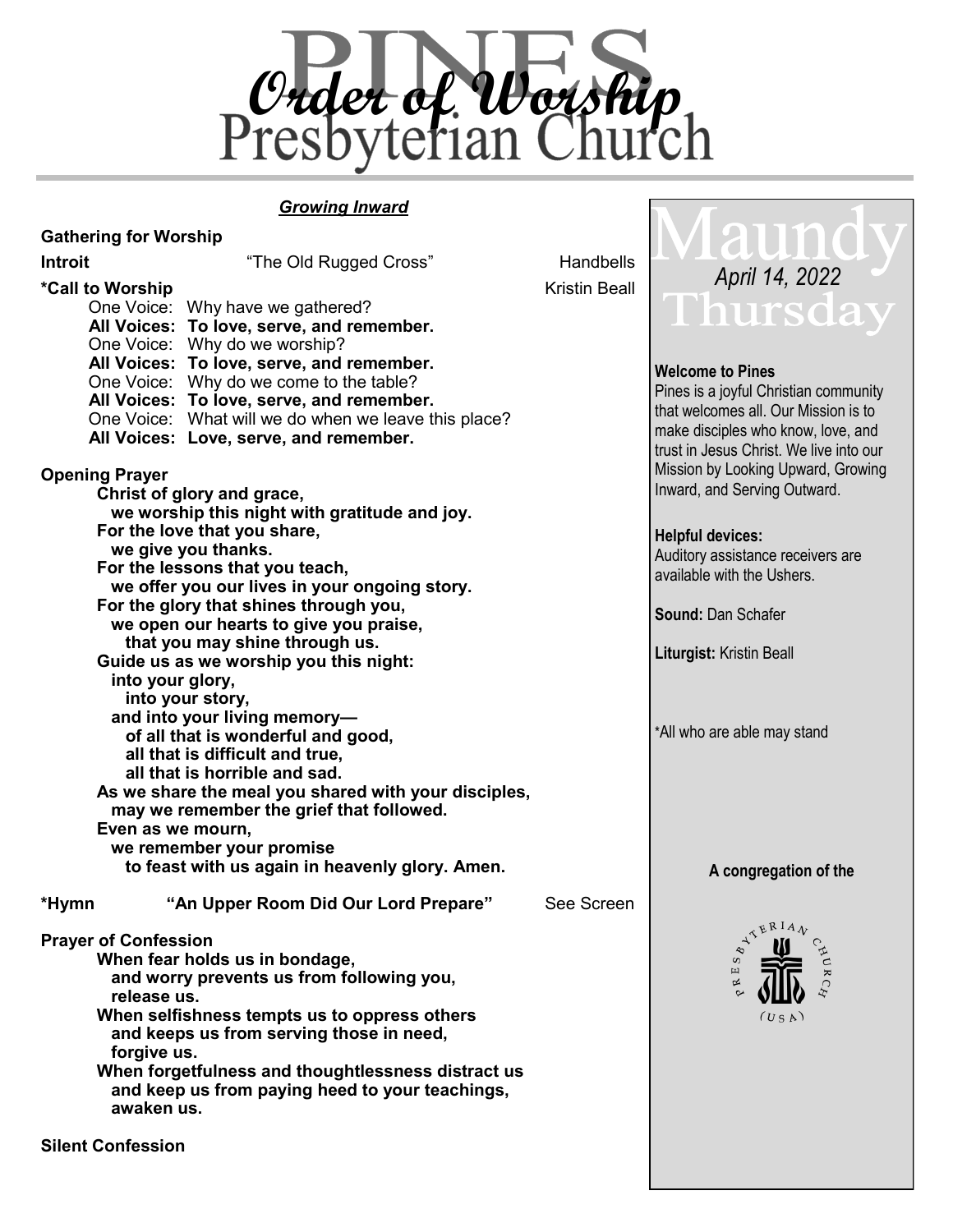| <b>Assurance of Grace</b>      |                                                                                                                                        |                                 | <b>Pray for the People of Pines</b>                                                                                                              |                                   |  |
|--------------------------------|----------------------------------------------------------------------------------------------------------------------------------------|---------------------------------|--------------------------------------------------------------------------------------------------------------------------------------------------|-----------------------------------|--|
|                                | One Voice: Little children, Christ calls us to love, serve, and remember.<br>All Voices: As we remember the times that we have failed, |                                 | Norma Bender                                                                                                                                     | <b>Barbara Greenlee</b>           |  |
|                                | God hears our cries and offers us the cup of salvation.                                                                                |                                 | Jean Breitenwischer<br>Linda Carlson                                                                                                             |                                   |  |
|                                | One Voice: Love, serve, remember                                                                                                       |                                 | <b>Barbara Caffall</b><br>Virginia Smith                                                                                                         | Melissa Sandstrom<br>Nancy Watler |  |
|                                | All Voices: We are God's children, redeemed by Christ's grace.                                                                         |                                 | Carolyn Craig                                                                                                                                    | Ann Smith                         |  |
| <b>Prayers of the People</b>   |                                                                                                                                        | Liz Buelow<br>Karen MacAllister | Ray Stauffacher<br>Lynn Stauffacher                                                                                                              |                                   |  |
|                                | One Voice: For the leaders of the world, that they may put aside their                                                                 |                                 | Darlene Wendt                                                                                                                                    | Lou Master                        |  |
|                                | differences and seek the peace of Christ, we pray,<br>All Voices: Lord, hear our prayer.                                               |                                 | Larry Greenlee                                                                                                                                   |                                   |  |
|                                | One Voice: For the Church, that she may become a servant offering                                                                      |                                 |                                                                                                                                                  |                                   |  |
|                                | hope, life, and compassion to all who seek God's love,                                                                                 |                                 | <b>Prayers for Darlene Wendt with the</b>                                                                                                        |                                   |  |
|                                | we pray.                                                                                                                               |                                 | passing of her husband Bruce.                                                                                                                    |                                   |  |
|                                | All Voices: Lord, hear our prayer.<br>One Voice: For all who receive daily bread in welfare lines, food banks,                         |                                 | <b>Prayers for Kezzie Deffebach with</b>                                                                                                         |                                   |  |
|                                | and at our table, that they may forgive our daily trespasses,                                                                          |                                 | the passing of her husband Bill.                                                                                                                 |                                   |  |
|                                | we pray,                                                                                                                               |                                 |                                                                                                                                                  |                                   |  |
|                                | All Voices: Lord, hear our prayer.                                                                                                     |                                 |                                                                                                                                                  |                                   |  |
|                                | One Voice: Lord, gather your people around your table, that we who<br>celebrate the Lord's Supper later tonight may understand         |                                 | <b>Pray for Friends in Mission</b><br>Joy Kreider                                                                                                |                                   |  |
|                                | what Christ does for us and follow in his way, we pray,                                                                                |                                 | Ken and Judy McDyer                                                                                                                              |                                   |  |
|                                | All Voices: Lord, hear our prayer.                                                                                                     |                                 |                                                                                                                                                  |                                   |  |
|                                | One Voice: That we may long for the day when all may feast at the table                                                                |                                 | <b>Pray for Pines Members and</b>                                                                                                                |                                   |  |
|                                | of our Lord, no one will be an outsider, and all will be loved,<br>we pray,                                                            |                                 | their family in the Military<br>Olivia Williams (Army)                                                                                           |                                   |  |
|                                | All Voices: Lord, hear our prayer.                                                                                                     |                                 |                                                                                                                                                  | Noah Youngflesh (Air Force)       |  |
|                                | One Voice: Let us unite in this prayer, remembering those who asked us                                                                 |                                 | Jackie Hayre (Navy)                                                                                                                              |                                   |  |
|                                | to pray and those who need our prayers.                                                                                                |                                 |                                                                                                                                                  |                                   |  |
| All Voices: Amen.              | [Silent Prayer]                                                                                                                        |                                 |                                                                                                                                                  | The Lord's Prayer                 |  |
|                                |                                                                                                                                        |                                 |                                                                                                                                                  | Our Father, who art in heaven,    |  |
| <b>Looking Upward</b>          |                                                                                                                                        |                                 | hallowed be thy name. Thy<br>kingdom come, thy will be done, on<br>earth as it is in heaven. Give us this<br>day our daily bread; and forgive us |                                   |  |
| <b>Anthem</b>                  | "In This Very Room"                                                                                                                    |                                 |                                                                                                                                                  |                                   |  |
| <b>Gospel Reading</b>          | John 13:1-17, 31b-35                                                                                                                   |                                 | our debts, as we forgive our<br>debtors; and lead us not into                                                                                    |                                   |  |
| <b>Meditation</b>              | "We Are One"<br>Rev. Andy Gans                                                                                                         |                                 | temptation, but deliver us from evil.                                                                                                            |                                   |  |
|                                | <b>Serving Outward</b>                                                                                                                 |                                 | For thine is the kingdom and the<br>power and the glory, forever.<br>Amen.                                                                       |                                   |  |
|                                |                                                                                                                                        |                                 |                                                                                                                                                  |                                   |  |
| <b>Communion of the People</b> |                                                                                                                                        |                                 |                                                                                                                                                  |                                   |  |
| <b>Invitation to the Table</b> | Rev. Bill Willis & Rev. Andy Gans                                                                                                      |                                 | <b>A Stephen Ministry</b>                                                                                                                        |                                   |  |
|                                | One Voice: Come and eat, all who are broken,                                                                                           |                                 |                                                                                                                                                  |                                   |  |
|                                | this is the bread of life, which makes us whole.<br>All Voices: We are made one and whole                                              |                                 |                                                                                                                                                  |                                   |  |
|                                | as we eat from the bread of life.                                                                                                      |                                 |                                                                                                                                                  |                                   |  |
|                                | One Voice: Come and drink, all who thirst,                                                                                             |                                 |                                                                                                                                                  |                                   |  |
|                                | this is the cup of salvation, the cup of God's blessing.<br>All Voices: We are made one with God                                       |                                 | Congregation                                                                                                                                     |                                   |  |
|                                | as we drink from the cup of salvation.                                                                                                 |                                 | Words printed by permission                                                                                                                      |                                   |  |
|                                | One Voice: Come! Let us eat at Christ's table                                                                                          |                                 | <b>CCLI 998238</b>                                                                                                                               |                                   |  |
|                                | in anticipation of the heavenly banquet                                                                                                |                                 | Portions of our liturgy are from<br>The Abingdon Worship Annual                                                                                  |                                   |  |
|                                | that we will share with all God's people.<br>All Voices: Taste and see that the Lord is good.                                          |                                 | Copyright © 2019 by Abingdon Press.                                                                                                              |                                   |  |
|                                |                                                                                                                                        |                                 | Used by permission.                                                                                                                              |                                   |  |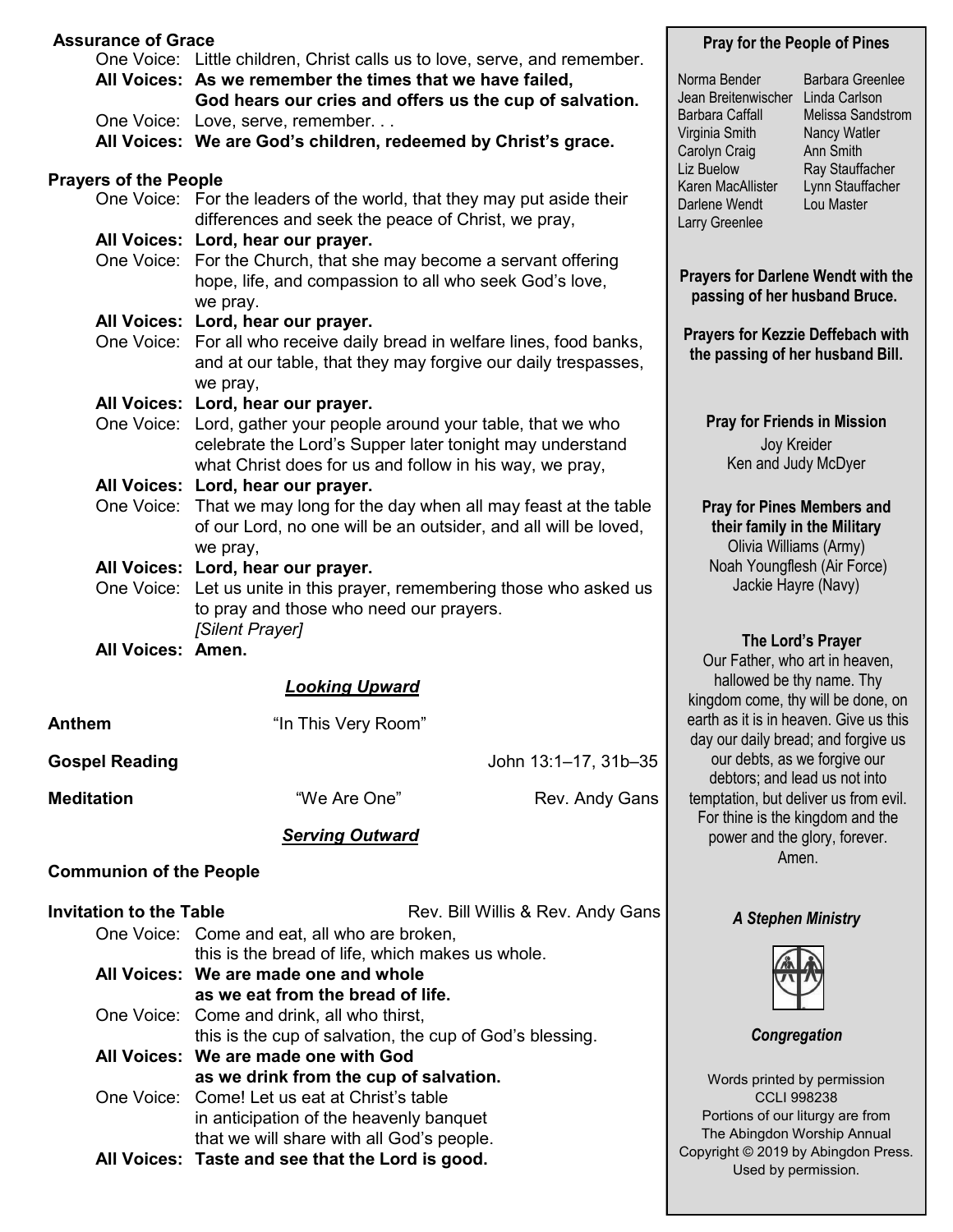#### **Prayer of Great Thanksgiving and The Lord's Prayer**

#### **Litany of The Words of Institution**  One Voice: "Christ became our Passover Lamb that we might pass from the bondage of sin and death to everlasting life. Such a sacrifice we shall always remember" **All Voices: Jesus Offered himself up for our sakes. Such a sacrifice we shall never forget.** One Voice: "For I received from the Lord that which I also delivered unto you…" **All Voices: With those who have gone before us, with our sisters and brothers in this place, with those who name Christ's holy name in other places, and with those who will follow us in faith we share this meal.** One Voice: "That the Lord Jesus, on the night when he was betrayed…" **All Voices: We confess our betrayals, O God.** One Voice: *(after a period of silence)*: He took bread, and when he had given thanks,…" **All Voices: We thank you, Lord, for the bread.** One Voice: "He broke it and said, 'This is my body which is broken for you.'" **All Voices: It is broken for us.** One Voice: "Do this in remembrance of Me" **All Voices: We remember.** One Voice: "In the same way also, the cup, after the supper,…" **All Voices: We thank you, Lord, for the cup.** One Voice: Saying, "This cup is the new covenant in My blood." **All Voices: It is poured out for many, even us.** One Voice: "Do this, as often as you drink it, in remembrance of Me." **All Voices: We remember, O Lord, we remember.** One Voice: For as often as you eat this bread and drink this cup, you proclaim the Lord's death until he comes." **All Voices: In the eating and drinking, we will remember your sacrifice for us. And gathering at your table, we renounce every sin and division, and by this meal are bound again to each other as to you. There is but one body.** One Voice: These are the gifts of God for the people of God. **All Voices: Thanks be to God.**

**The Meal is Served**

**\*Hymn "We Are One in the Spirit"** See Screen

**\*Charge & Benediction**

**\*Postlude and Depart to Serve** 

# **SERMON NOTES**





**Instagram.com/pineshouston**

**Get the latest announcements and reminders right before events happen. Find us here: https://twitter.com/HoustonPines.** 

> **Find us on Facebook www.facebook.com PinesPresbyterianChurch**

 **The newsletter is available in the Narthex for those unable to access it online.**

> **Our Worship services are recorded and livestreamed.**